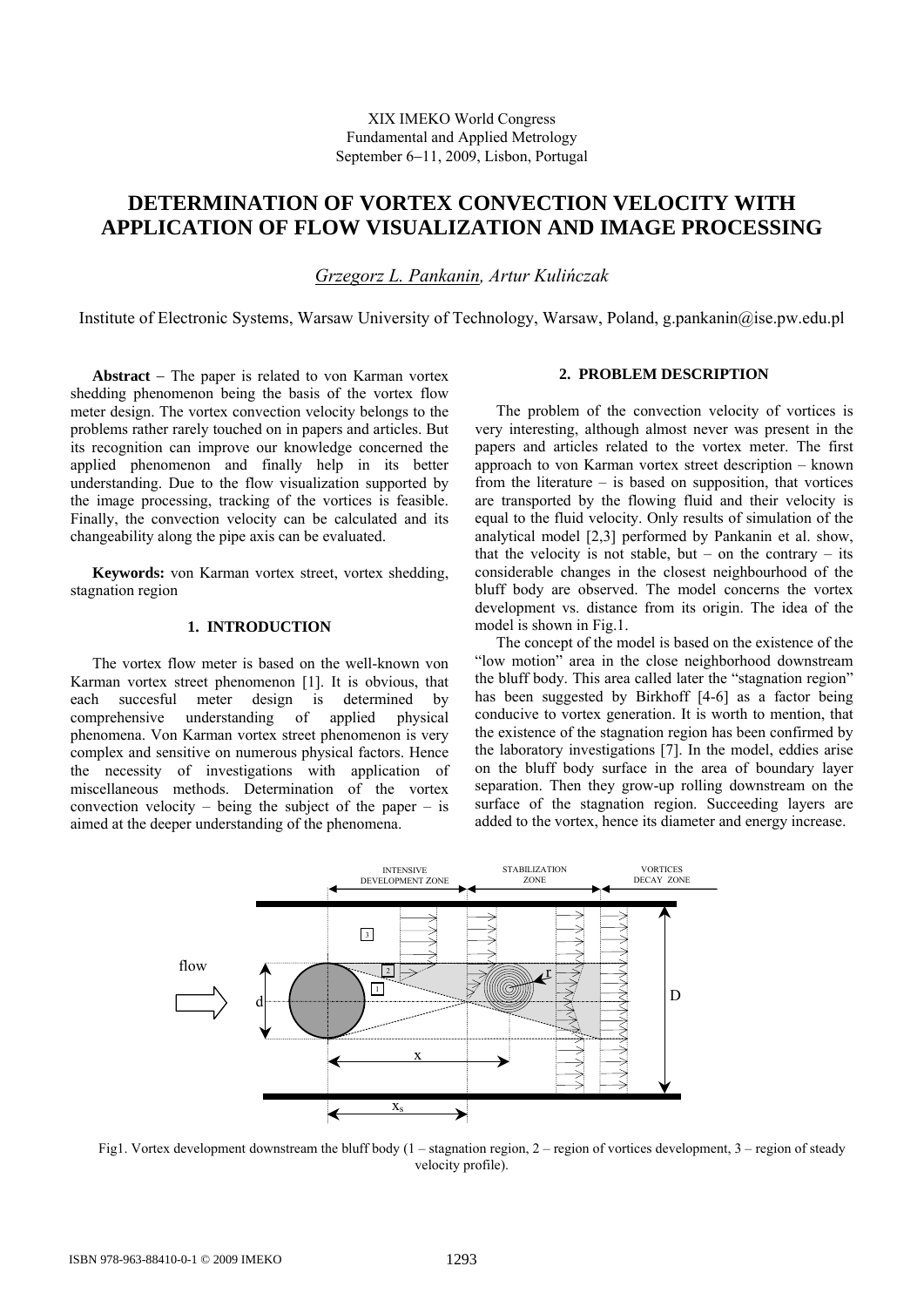Due to simulation of the phenomenon using the model, the changeability of the vortex convection velocity has been discovered (Fig.2.).



Fig. 2. Relative convection velocity vs. relative distance from the bluff body – results of simulation ( $v_c$  – convection velocity, v – velocity upstream bluff body,  $x -$  distance from bluff body axis,  $x_s$ – stagnation region length).

As it is seen, the convection velocity of vortices decreases at the beginning and then increases to the stable value equal to the axial velocity of the flowing fluid. It should be mentioned here, that this model has been performed for circular cylinder as the bluff body.

In the assumed model  $(Fig.1.)$  – described in detail in [2] – the convection velocity decrease results from the stagnation region appearance just downstream the bluff body. Such area, where the mobility of fluid particles is limited, can be observed – among other things – also on the flow visualization pictures (Fig.3.).



Fig. 3. Stagnation region on flow visualization picture.

In the case of the other bluff body shapes: circular cylinder with the slit, rectangular cylinder, rectangular cylinder with the slit – the stagnation region is considerably limited (it can be also observed on the flow visualization pictures). Hence the question: what about the convection velocity changes? The attempt to answer this question is the purpose of this paper.

### **3. METHODS**

## *3.1. Flow visualization*

It is worth to notice, that the most important discoveries in the fluid mechanics strongly were supported by the flow visualization. Particularly, the flow visualization often was used in von Karman vortex street investigations. Leonardo da Vinci in XV century draw stream profiles and vortices formation downstream of the pilings of warfs [8]. Later Hiemenz as well as von Karman used flow visualization as supported research method. Due to the flow visualization application, certain hypotheses have been confirmed and discovery of accompanying phenomena was feasible [9,10]. Also other researchers like Igarashi [11-13], Bentley [14- 16], Turner and Popiel [17-19] and the author of this work [7,20] successfully used the flow visualization and valuable results have been attained.

Due to the flow visualization, the observation of the whole area of the vortices appearance is feasible. The flow visualization experiments were carried out with the application of the direct injection tracer method. Two various tracers (red and blue) were injected into the flowing fluid through small holes drilled in the bluff body. The outlets of these holes are located near the vortices origin on both sides of the body. This way the vortices generated on the upper edge of the bluff body are red coloured, but the vortices originated on the bottom are blue coloured (Fig.3.). Due to application of two colours, the further image processing of the pictures is easier and enables obtaining more reliable results.

Applied fast camera ensures making of series of 8 pictures with chosen intervals. Series of von Karman vortex street generated on various shapes of the bluff body are presented in Fig.4.-Fig.7.

As it is clearly seen, the pictures differ from each other. In the case of the circular cylinder, the stagnation region just downstream the bluff body is clearly observed. It is also remarkable, that dimensions of this region depend on the flow rate. For lower values the stagnation region is considerably bigger than in the case of the grater flow rates. But in the case of the bluff bodies with slit (circular and rectangular cylinders) the stagnation region practically is not visible. The vortices development appears just on the surface of the bluff body. Also the process of the vortices decay can be analysed on the basis of the flow visualization. The vortices generated on the rectangular cylinder with the slit earlier are subjected to the dissipation than in the case of circular cylinder with the slit.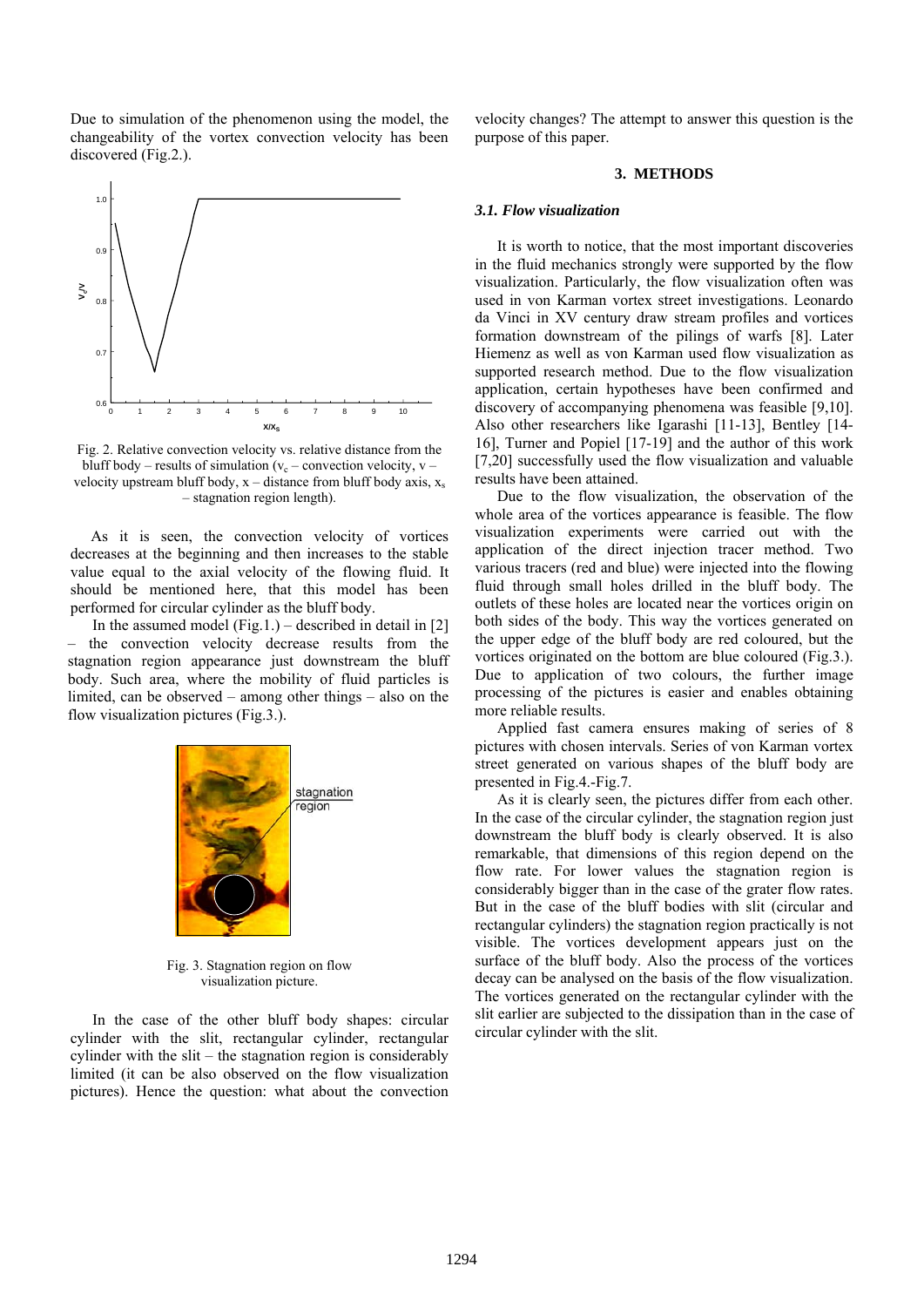

Fig.4. Von Karman vortex street generated on circular cylinder φ13  $(Q=0.72 \text{ m}^3/\text{h} \ \Delta t=20.16 \text{ ms}).$ 



Fig.6. Von Karman vortex street generated on circular cylinder φ13 with slit (Q=2,5 m<sup>3</sup>/h  $\Delta t$ =20,16 ms).



Fig.5. Von Karman vortex street generated on circular cylinder φ13  $(Q=6.6 \text{ m}^3/\text{h} \ \Delta t=5.04 \text{ ms}).$ 



Fig.7. Von Karman vortex street generated on rectangular cylinder 13x8,5 mm with slit (Q=0,78 m<sup>3</sup>/h  $\Delta t = 20,16$ ms).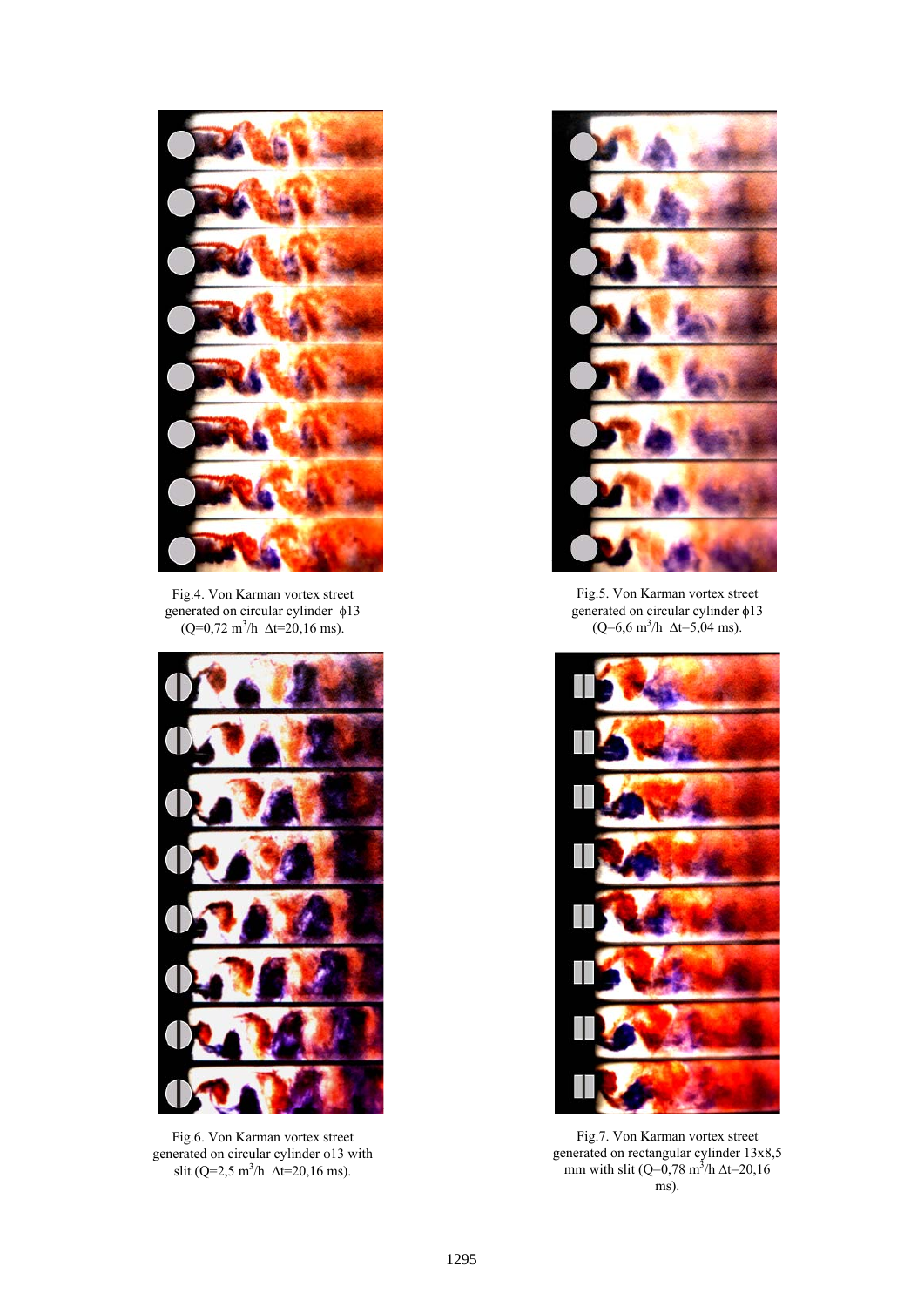#### *3.2. Image processing*

Digital image processing seems to be the natural continuation of the flow visualization. It enables gaining the quantitative information from the pure qualitative source (flow visualization pictures). In the case of von Karman vortex street it means the determination of the distance between consecutive vortices, their convection velocity and trajectory of movement.

The fundamental problem is such image processing which enables isolation of vortices as the separate objects. It requires special techniques application leading to the quality improvement of the pictures. Various methods of improving picture quality are known:

- methods of histogram modification,
- spatial methods,
- frequency methods,
- morphological methods.

Morphology – based operations prove to be the most important image processing techniques. They have prevalence over the spatial and frequency methods. A specific operation is undertaken only when defined circumstances are fulfilled. Hence very precise picture processing is feasible.

Analysis of pictures of von Karman vortex street is rather difficult because of hydrodynamic phenomena nature and used flow visualization method. Consecutive vortices combine each other and the marker dissipation intensively proceeds. Hence the analysis should be supported by the individual invention and experience of the programmer.

### **4. RESULTS**

Exemplary results of the analysis of the flow visualization pictures are presented in Fig.8.-Fig.10. The von Karman vortex street pictures have been processed using two-colour algorithm of image processing. After founding of images of vortices as the separate objects, the centres of gravity for each of them have been determined. Next, on the basis of known vortex centre of gravity displacement, the convection velocity has been calculated (the time interval between two consecutive pictures was known).



Fig.8. Convection velocity of vortices generated on circular cylinder (Q=1,18 m<sup>3</sup>/h)  $v_c$  – convection velocity, x – distance from bluff body axis.



Fig.9. Convection velocity of vortices generated on circular cylinder with slit (Q=2,47 m<sup>3</sup>/h)  $v_c$  – convection velocity, x – distance from bluff body axis.



Fig.10. Convection velocity of vortices generated on rectangular cylinder with slit (Q=4 m<sup>3</sup>/h)  $v_c$  – convection velocity, x – distance from bluff body axis.

It is worth to find that these graphs strongly correspond to results of simulation of the phenomenological model (Fig.2.). Especially typical is the convection velocity decrease in the certain distance downstream the bluff body. Particularly it is visible in Fig.8. (for the circular cylinder as the bluff body). In the case of the cylinders with slits (Fig.9. and Fig.10) the local convection velocity decrease is much more close to the bluff body. As it has been mentioned earlier, the convection velocity changes result from the stagnation region existence (see analytical model [2]). Hence the differences in graphs presented are related to the differences in stagnation region length. But the results also prove, that in the case of each tested bluff body the stagnation region exists – even when it is not clearly visible on the flow visualization pictures.

#### **5. CONCLUSIONS**

Flow visualization supported by the image processing appears as very useful couple of methods for von Karman vortex street investigations. Due to the flow visualization the observation of the whole flow area at that very moment is feasible. Hence such important phenomena like the occurrence of the stagnation region can be evaluated. On the